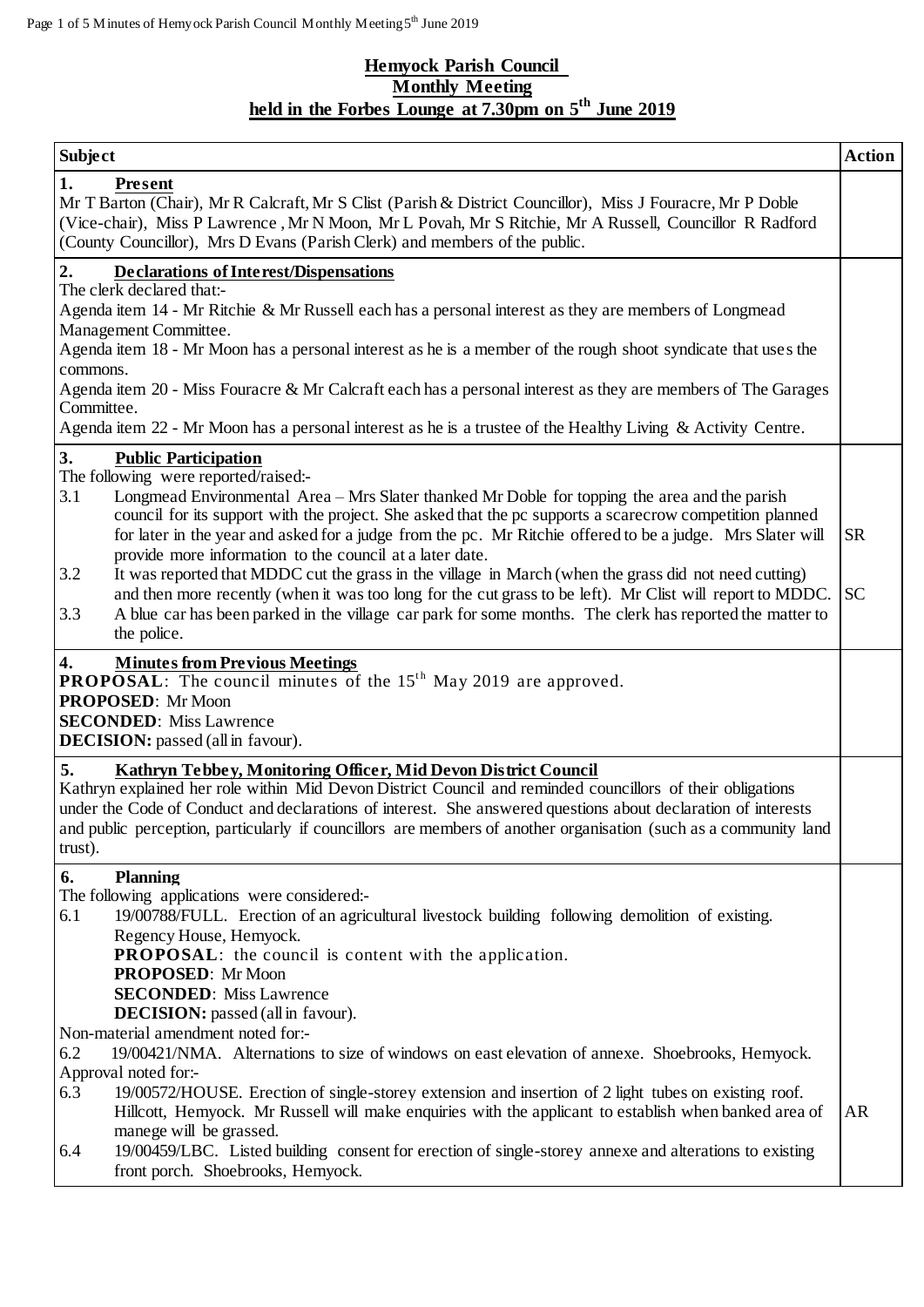| 7.                                                                                                                                                                                                                         | <b>Matters Arising</b>                                                                                                                                                                                                                  |       |  |
|----------------------------------------------------------------------------------------------------------------------------------------------------------------------------------------------------------------------------|-----------------------------------------------------------------------------------------------------------------------------------------------------------------------------------------------------------------------------------------|-------|--|
| 7.1<br>7.2                                                                                                                                                                                                                 | $Pump - ongoing.$<br>Wire mesh cages – The Store. Mr Povah will obtain costs for creating cages made of plywood and report $\lfloor L \rfloor$                                                                                          |       |  |
|                                                                                                                                                                                                                            | back. Mr Ritchie offered his services to help cut the plywood if necessary.                                                                                                                                                             |       |  |
| 7.3                                                                                                                                                                                                                        | Pavement Repairs – Mr Povah reported back on the tenders received.                                                                                                                                                                      |       |  |
|                                                                                                                                                                                                                            | <b>PROPOSAL:</b> the council accepts the tender from RW Gale to tarmac the pavement at the                                                                                                                                              |       |  |
|                                                                                                                                                                                                                            | back of Castle Park and a small area on Station Road adjacent to bus shelter.<br><b>PROPOSED:</b> Mr Calcraft                                                                                                                           |       |  |
|                                                                                                                                                                                                                            | <b>SECONDED:</b> Mr Ritchie                                                                                                                                                                                                             |       |  |
|                                                                                                                                                                                                                            | <b>DECISION:</b> passed (all in favour). 3 abstained from voting as they preferred a concrete option.                                                                                                                                   |       |  |
| 7.4                                                                                                                                                                                                                        | The Parish Store – electricity. The Garages committee has not met to consider the council's request to                                                                                                                                  |       |  |
|                                                                                                                                                                                                                            | take a feed from its supply.                                                                                                                                                                                                            |       |  |
| 7.5                                                                                                                                                                                                                        | Village trusts and school liaison – the clerk confirmed that the existing trustees are willing to continue to                                                                                                                           |       |  |
|                                                                                                                                                                                                                            | act on behalf of the parish council. Mrs Allers-Hankey, the chair of governors at the primary school, will<br>ensure the pc is kept updated on school matters                                                                           |       |  |
| 7.6                                                                                                                                                                                                                        | Standing orders/financial regulations - clerk to carry forward to next month.                                                                                                                                                           | Clerk |  |
| 7.7                                                                                                                                                                                                                        | Old School Court $-$ nothing to report.                                                                                                                                                                                                 |       |  |
| 7.8                                                                                                                                                                                                                        | Newsletter – Mr Barton agreed to edit the newsletter and will target a September edition. It was agreed                                                                                                                                 | TB    |  |
|                                                                                                                                                                                                                            | that a quantity of newsletters should be left at various locations around the village (post office, Spar,                                                                                                                               |       |  |
|                                                                                                                                                                                                                            | doctors' surgery, pub, church).                                                                                                                                                                                                         |       |  |
| 8.                                                                                                                                                                                                                         | <b>District Council Report</b>                                                                                                                                                                                                          |       |  |
|                                                                                                                                                                                                                            | Councillor Simon Clist reported:-                                                                                                                                                                                                       |       |  |
|                                                                                                                                                                                                                            | As a newly elected district councillor he was part way through an induction programme. He is a member of the<br>Planning Committee and is the cabinet member responsible for Housing and Property Services. He hopes to                 |       |  |
|                                                                                                                                                                                                                            | attend as many parish council meetings as possible.                                                                                                                                                                                     |       |  |
| 9.                                                                                                                                                                                                                         |                                                                                                                                                                                                                                         |       |  |
|                                                                                                                                                                                                                            | <b>County Council Report</b><br>Councillor Ray Radford sent his report before the meeting.                                                                                                                                              |       |  |
|                                                                                                                                                                                                                            | During the district elections we were subject to purdah, as were MDDC. As a result, quite a quiet time.                                                                                                                                 |       |  |
|                                                                                                                                                                                                                            |                                                                                                                                                                                                                                         |       |  |
| County is concentrating on income generation. It has shareholdings in Devon Norse (which provides facilities<br>management, catering and cleaning services and has produced a good profit), NPS Ltd (a property management |                                                                                                                                                                                                                                         |       |  |
|                                                                                                                                                                                                                            | company) and Scomis (which provides services to education authorities up and down the country).                                                                                                                                         |       |  |
|                                                                                                                                                                                                                            |                                                                                                                                                                                                                                         |       |  |
|                                                                                                                                                                                                                            | There are three new funding initiatives that replace the old Town and Parish Fund. (1) DCC Doing What Matters                                                                                                                           |       |  |
|                                                                                                                                                                                                                            | Community Grants Fund, offering one-off grants of between £5k -£20k for non-profit making organisations. (2)                                                                                                                            |       |  |
|                                                                                                                                                                                                                            | Crowdfund Devon (extra funding for Devon), set up to support community groups, start-up businesses, charities                                                                                                                           |       |  |
|                                                                                                                                                                                                                            | and individuals across the county. (3) Making the Connection grant fund, deploying one-off grants of up to £300<br>with no match funding, to provide small amounts of grants to community-led schemes. These are separate to my         |       |  |
|                                                                                                                                                                                                                            | Locality Budget. Details of these can be found on the DCC Web Page.                                                                                                                                                                     |       |  |
|                                                                                                                                                                                                                            |                                                                                                                                                                                                                                         |       |  |
|                                                                                                                                                                                                                            | 2018/19 has been a particularly challenging year for County because of significant overspending in Children's                                                                                                                           |       |  |
|                                                                                                                                                                                                                            | Services. However, mitigation measures were taken by other departments to find savings to off-set the                                                                                                                                   |       |  |
|                                                                                                                                                                                                                            | overspend. With some further action to restructure our debt repayments we have also increased the Authority's                                                                                                                           |       |  |
|                                                                                                                                                                                                                            | reserves to help put the Authority in a stronger position to deal with the uncertainty that remains around future<br>funding, Brexit and ongoing pressures in social care.                                                              |       |  |
|                                                                                                                                                                                                                            |                                                                                                                                                                                                                                         |       |  |
|                                                                                                                                                                                                                            | The offset included underspending in highways, infrastructure and waste, energy savings from converting street                                                                                                                          |       |  |
|                                                                                                                                                                                                                            | lights to LED and the effects of a comparatively mild winter.                                                                                                                                                                           |       |  |
|                                                                                                                                                                                                                            |                                                                                                                                                                                                                                         |       |  |
|                                                                                                                                                                                                                            | In addition to the increase in reserves, to give us extra cover for expected further reductions by Government and<br>costs that seem inevitable as a result of further Brexit shenanigans, the savings have also allowed us to allocate |       |  |
|                                                                                                                                                                                                                            | £250k to fund initial work on meeting climate change emergency decision Council took earlier this year.                                                                                                                                 |       |  |
|                                                                                                                                                                                                                            |                                                                                                                                                                                                                                         |       |  |
|                                                                                                                                                                                                                            | County have again written to the Education Secretary, Damien Hinds, to discuss school funding. Schools in                                                                                                                               |       |  |
|                                                                                                                                                                                                                            | Devon receive £294 per child less than the national average, a loss to our schools of £27m per year.                                                                                                                                    |       |  |
| 10.                                                                                                                                                                                                                        | <b>Finance</b>                                                                                                                                                                                                                          |       |  |
| 10.1                                                                                                                                                                                                                       | Income and expenditure and bank reconciliation                                                                                                                                                                                          |       |  |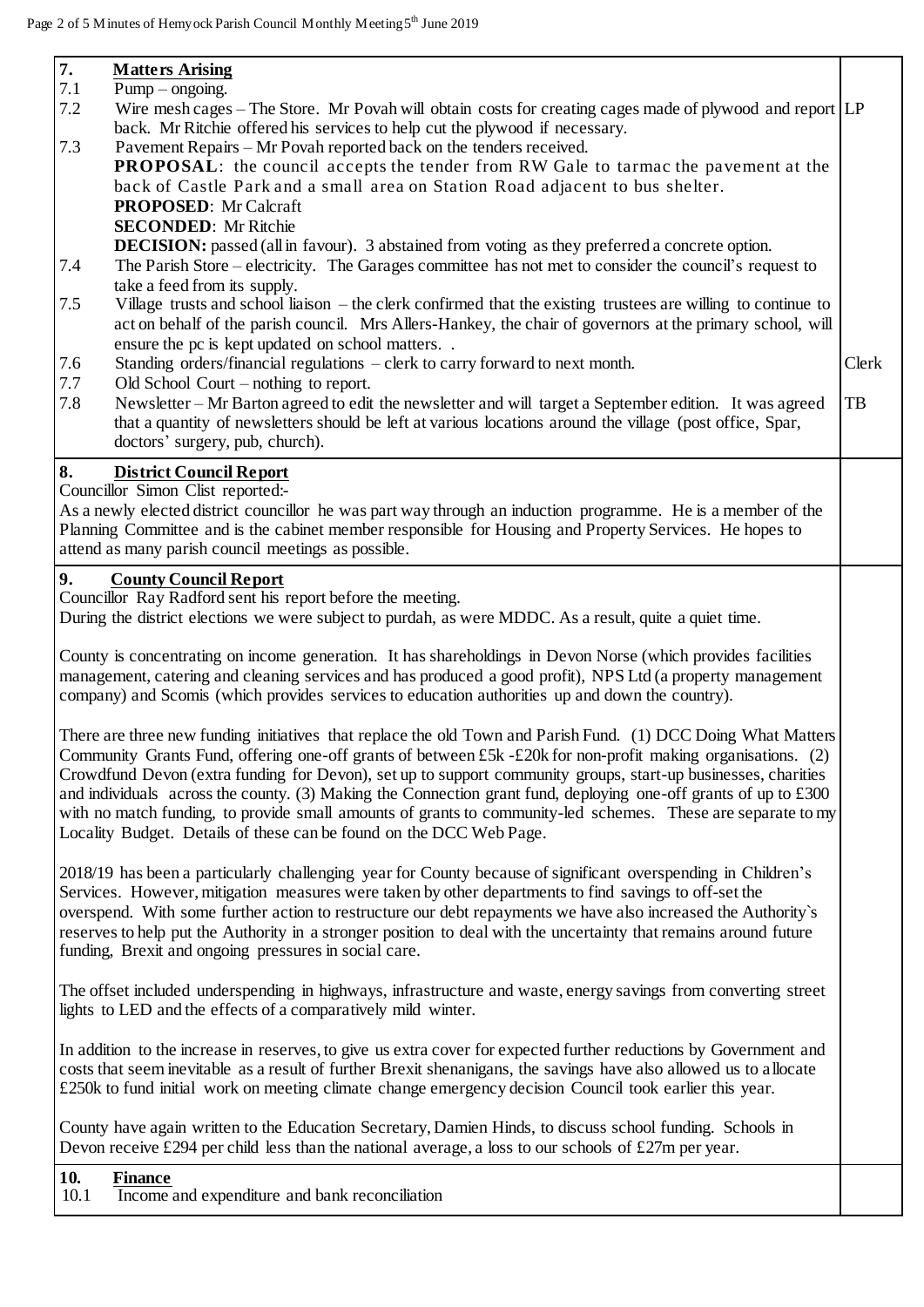| <b>INCOME</b>                                                                                                |                        |                                                                                             |  |  |  |
|--------------------------------------------------------------------------------------------------------------|------------------------|---------------------------------------------------------------------------------------------|--|--|--|
| 12.36<br>1.                                                                                                  | Interest, HSBC deposit |                                                                                             |  |  |  |
|                                                                                                              |                        |                                                                                             |  |  |  |
| <b>EXPENDITURE</b>                                                                                           |                        |                                                                                             |  |  |  |
| 312.00<br><b>RPC</b><br>1.                                                                                   |                        | Additional picnic bench                                                                     |  |  |  |
| $\overline{2}$ .<br><b>SLCC</b><br>156.00                                                                    |                        | Subscription                                                                                |  |  |  |
| 3.<br>250.00   Blackdown Hills Parish Network                                                                |                        | Subscription                                                                                |  |  |  |
| 140.00 R Calcraft<br>4.                                                                                      |                        | Grass cutting                                                                               |  |  |  |
| 165.98 South West Water<br>5.                                                                                |                        | Public toilets                                                                              |  |  |  |
| 15.00 South West Water<br>6.                                                                                 |                        | Cemetery                                                                                    |  |  |  |
| 7.<br>150.00   K Amor                                                                                        |                        | Cleaning, public conveniences                                                               |  |  |  |
| 8.<br>1,360.43 D Evans                                                                                       |                        | Wages and expenses                                                                          |  |  |  |
| 9.<br>231.78 HMRC                                                                                            |                        | <b>PAYE</b>                                                                                 |  |  |  |
| 10.<br>508.40 I Pike                                                                                         |                        | Grass cutting and village maintenance                                                       |  |  |  |
| 11.<br>315.00 S Aldworth                                                                                     |                        | Audit fee and payroll                                                                       |  |  |  |
| <b>BANK RECONCILIATION</b><br>HSBC Community a/c                                                             |                        | 19,476.41                                                                                   |  |  |  |
| HSBC Deposit                                                                                                 |                        | 75,178.18                                                                                   |  |  |  |
| HSBC P3                                                                                                      |                        | 0.04                                                                                        |  |  |  |
| HSBC Longmead                                                                                                |                        | 1.27                                                                                        |  |  |  |
| Unity Trust Bank current                                                                                     |                        | 100.00                                                                                      |  |  |  |
| Unity Trust Bank deposit                                                                                     |                        | 74,076.86                                                                                   |  |  |  |
| Unity Trust Bank GF                                                                                          |                        | 707.42                                                                                      |  |  |  |
| Unity Trust Bank P3                                                                                          |                        | 1,679.73                                                                                    |  |  |  |
| Skipton 1-year Bond                                                                                          |                        | 85,000.00                                                                                   |  |  |  |
| <b>United Trust Bank</b>                                                                                     |                        | 75,900.00                                                                                   |  |  |  |
| <b>Total</b>                                                                                                 |                        | 332,119.91                                                                                  |  |  |  |
|                                                                                                              |                        | <b>PROPOSAL</b> : that the income is agreed and the above cheques/payments are paid/agreed. |  |  |  |
| <b>PROPOSED:</b> Miss Lawrence                                                                               |                        |                                                                                             |  |  |  |
| <b>SECONDED:</b> Mr Povah                                                                                    |                        |                                                                                             |  |  |  |
| <b>DECISION</b> : passed (all in favour).                                                                    |                        |                                                                                             |  |  |  |
|                                                                                                              |                        |                                                                                             |  |  |  |
| 11.<br><b>Annual Return</b>                                                                                  |                        |                                                                                             |  |  |  |
| 11.1<br><b>Statement of Internal Controls</b>                                                                |                        |                                                                                             |  |  |  |
|                                                                                                              |                        | <b>PROPOSAL:</b> The council reviews and adopts the statement of internal control           |  |  |  |
| <b>PROPOSED:</b> Mr Povah                                                                                    |                        |                                                                                             |  |  |  |
| <b>SECONDED:</b> Miss Lawrence                                                                               |                        |                                                                                             |  |  |  |
| <b>DECISION:</b> passed (all in favour)                                                                      |                        |                                                                                             |  |  |  |
| <b>Internal Audit Report</b><br>11.2                                                                         |                        |                                                                                             |  |  |  |
|                                                                                                              |                        | <b>PROPOSAL:</b> The council notes the findings of the internal audit and approves the      |  |  |  |
| implementation of recommendations.                                                                           |                        |                                                                                             |  |  |  |
| <b>PROPOSED:</b> Miss Lawrence                                                                               |                        |                                                                                             |  |  |  |
| <b>SECONDED:</b> Mr Barton                                                                                   |                        |                                                                                             |  |  |  |
| <b>DECISION:</b> passed (all in favour)                                                                      |                        |                                                                                             |  |  |  |
| Annual Governance Statement, year ending 31 <sup>st</sup> March 2019<br>11.3                                 |                        |                                                                                             |  |  |  |
| <b>PROPOSAL:</b> The council adopts the Annual Governance Statement, year ending 31 <sup>st</sup> March 2019 |                        |                                                                                             |  |  |  |
| <b>PROPOSED:</b> Mr Povah                                                                                    |                        |                                                                                             |  |  |  |
| <b>SECONDED:</b> Mr Russell                                                                                  |                        |                                                                                             |  |  |  |
| <b>DECISION:</b> passed (all in favour)                                                                      |                        |                                                                                             |  |  |  |
| Accounting Statements year ending 31 <sup>st</sup> March 2019<br>11.4                                        |                        |                                                                                             |  |  |  |
| <b>PROPOSAL:</b> The council adopts the Accounting Statements, year ending 31 <sup>st</sup> March 2019       |                        |                                                                                             |  |  |  |
| <b>PROPOSED:</b> Miss Fouracre                                                                               |                        |                                                                                             |  |  |  |
| <b>SECONDED:</b> Mr Doble                                                                                    |                        |                                                                                             |  |  |  |
| <b>DECISION:</b> passed (all in favour)                                                                      |                        |                                                                                             |  |  |  |
|                                                                                                              |                        |                                                                                             |  |  |  |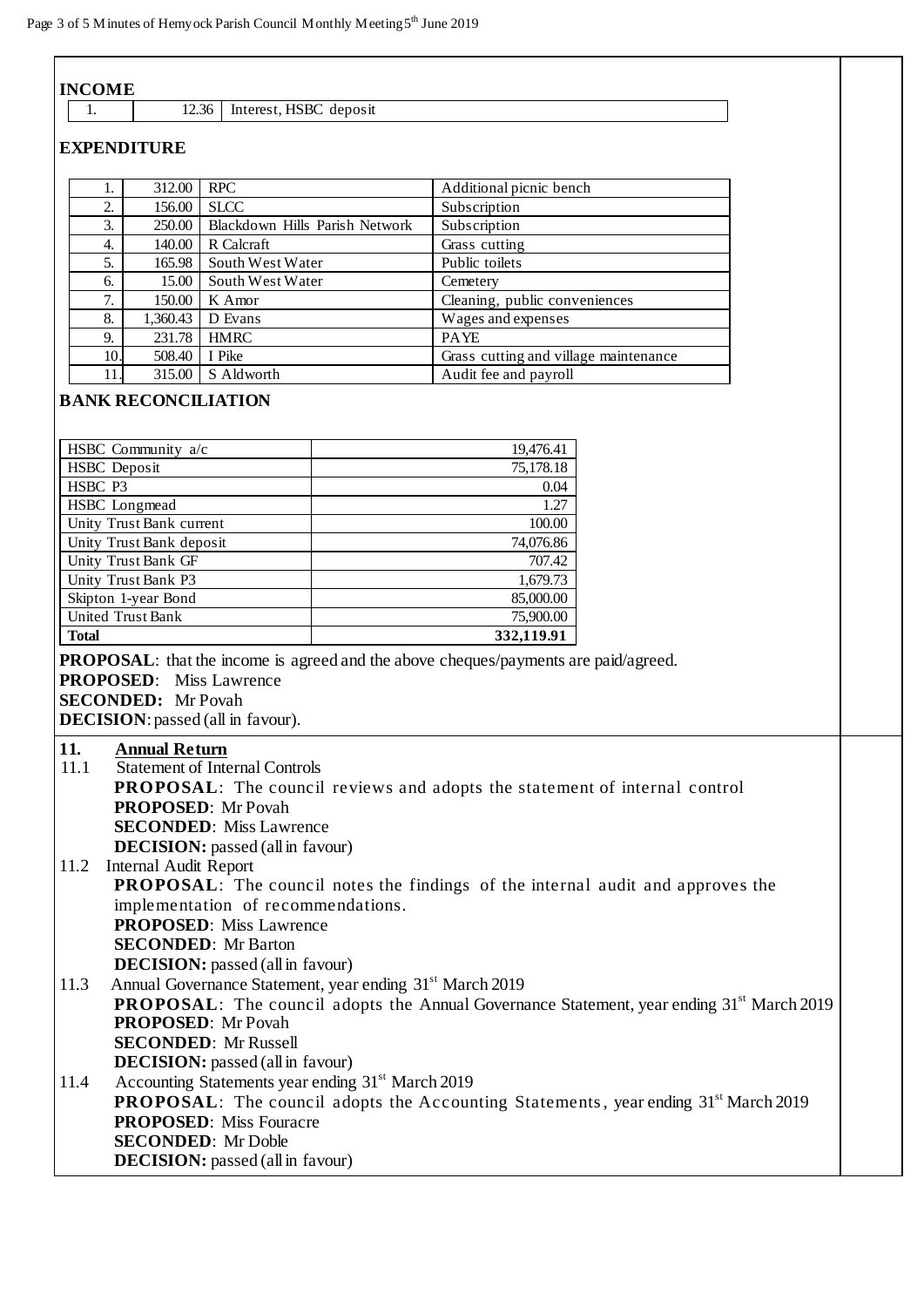|                     | ge 4 of 5 Minutes of Hemyock Parish Council Monthly Meeting 5th June 2019                                                                                                                                                                                                                                                                                                                                                                                                               |
|---------------------|-----------------------------------------------------------------------------------------------------------------------------------------------------------------------------------------------------------------------------------------------------------------------------------------------------------------------------------------------------------------------------------------------------------------------------------------------------------------------------------------|
| 12.<br>12.1<br>12.2 | <b>Clerk Update</b><br>Hemyock Turbary – the clerk is investigating the correct procedure required to create a car parking area<br>at the common. She will report back.<br>Chapter 8 training – Devon Highways has confirmed the latest position with regard to training any new                                                                                                                                                                                                        |
|                     | road wardens. Clerk to pass information to Mr Russell for consideration.                                                                                                                                                                                                                                                                                                                                                                                                                |
| 13.                 | <b>General Power of Competence</b><br>PROPOSAL: The Parish Council resolves that until the next relevant Annual Meeting of the Council, that<br>having met the conditions of eligibility as defined in the Localism Act 2011 and SI 965 The Parish Councils<br>(General Power of Competence) (Prescribed Conditions) Order 2012, to adopt the General Power of<br>Competence.<br><b>PROPOSED:</b> Mr Clist<br><b>SECONDED:</b> Miss Lawrence<br><b>DECISION:</b> passed (all in favour) |
| 14.<br>14.1         | Longmead<br>Mr Povah is liaising with Mr Andy Brooke and BK Construction to agree a way forward for the bridge<br>repair work. Mr Doble suggested a company in Willand that might be able to provide an alternative<br>solution. Mr Doble will pass details to Mr Povah for consideration.                                                                                                                                                                                              |
| 15.                 | <b>Highways</b><br>Nothing to report.                                                                                                                                                                                                                                                                                                                                                                                                                                                   |
| 16.                 | Cemetery<br>Nothing to report.                                                                                                                                                                                                                                                                                                                                                                                                                                                          |
| 17.<br>footpath.    | Footpaths<br>New signs at Pithayne Farm have been erected. However, a formal consultation is required. Mr Povah to insist<br>Devon County follows the usual procedure so that a public consultation takes place reference the diversion of the                                                                                                                                                                                                                                          |
| 18.                 | <b>Commons Management Group</b><br>Mr Moon reported that he has seen orchids and a reduction in ferns as a result of the topping at Shuttleton<br>Common. The Culm Vale Gun Club will top Hemyock Turbary after the flowers have seeded.                                                                                                                                                                                                                                                |
| 19.                 | <b>Village Maintenance</b><br>Clerk to report to MDDC that the area behind Prowses adjacent to the footpath on to the High Street is<br>overgrown and needs attention.                                                                                                                                                                                                                                                                                                                  |
| 20.                 | <b>Garages Youth Project</b><br>Nothing to report.                                                                                                                                                                                                                                                                                                                                                                                                                                      |
| 21.                 | <b>Blackdown Hills Parish Network</b><br>The clerk confirmed that the BHPN requires each parish to nominate a representative to attend general meetings.<br>Mrs Stallard has offered to continue to be the representative for Hemyock. Clerk to confirm.                                                                                                                                                                                                                                |
| 22.<br>22.1<br>22.2 | <b>Blackdown Healthy Living &amp; Activities Centre</b><br>Planning permission has been submitted for change of use.<br>Wind barriers - The clerk has informed the contractor his services are no longer required. Mr Povah<br>will contact BK Construction, the second tenderer.                                                                                                                                                                                                       |
| 23.                 | <b>Asset Management</b><br>Miss Lawrence, Mr Povah and the clerk met with Keith Luxton, surveyor, to discuss asset management. More<br>information to follow.                                                                                                                                                                                                                                                                                                                           |
| 24.<br>24.1         | <b>Correspondence</b><br>DALC nominations for county committee.<br><b>PROPOSAL:</b> Tim Barton is nominated as a candidate for the DALC County Committee.<br><b>PROPOSED:</b> Mr Clist<br><b>SECONDED:</b> Miss Lawrence                                                                                                                                                                                                                                                                |

Clerk

Clerk

LP/PD

LP

Clerk

LP

**DECISION:** passed (all in favour)

- 24.2 Letter from Culmstock Parish Council reference a joint bid for funds from MDDC for information signs in the parishes. Mr Russell agreed to meet with Culmstock to discuss ideas. AR
- 24.3 Request from parishioner to purchase an area of council-owned land. Due to the commercial sensitivity of this matter, the council agreed to discuss it at the end of the meeting under Part 2 regulations, with the